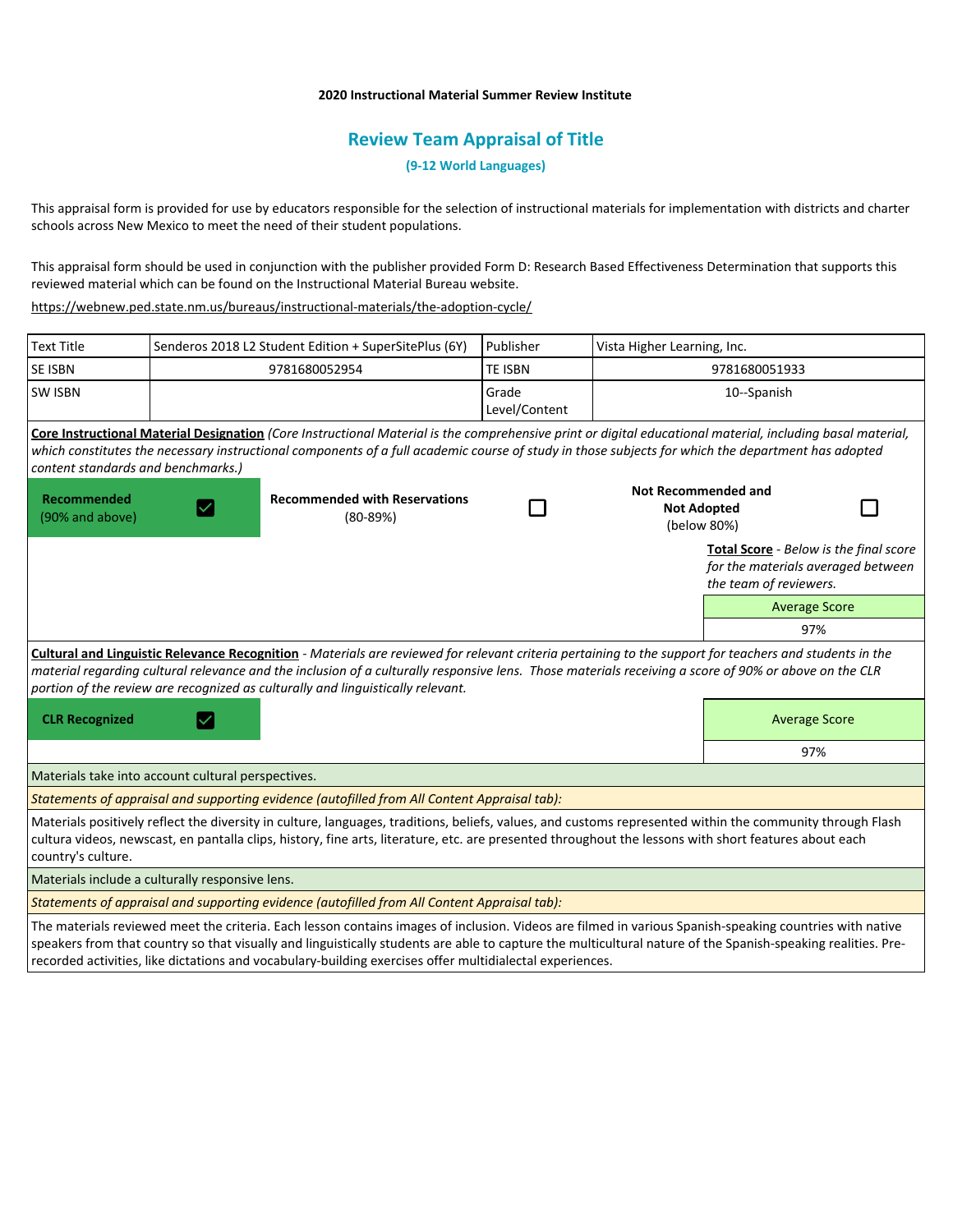**Standards Review** *- Materials are reviewed for alignment with the state adopted content standards, benchmarks and performance standards.*

Average Score 96%

Materials align with grade level standards overall.

*Statements of appraisal and supporting evidence:* 

The materials reviewed align with all content standards as evidenced by the range in activities and resources for both students and teachers, including a diverse collection of authentic audio, video and print texts. The materials are designed to effectively develop student communication skills while focusing on language within context.

Materials align with communication standards.

*Statements of appraisal and supporting evidence:* 

Materials are aligned with communication standards. Interpersonal, interpretive and presentational communication skills are developed in each lesson, providing students with practice with the target language with authentic and real life situations.

Materials align with cultures standards.

*Statements of appraisal and supporting evidence:* 

The materials reviewed do meet the cultures standards. A multicultural perspective is presented in the TE, SE and online course. Cultural representation from various Spanish-speaking countries is provided in every unit. The pre-recorded audio segments and videoclips also are presented in multiple dialects.

Materials align with connections standards.

*Statements of appraisal and supporting evidence:* 

The materials reviewed align with the connections standards as evidenced by the carefully selected collection of activities and materials available to both students and teachers. The tasks that meet this standard have been designed to provide opportunities for students to connect to other disciplines. They allow students to acquire information and diverse perspectives to be able to use the target language to function outside of the classroom with academic competence and in career related situations.

Materials align with comparisons standards.

*Statements of appraisal and supporting evidence:* 

The materials are aligned with comparison standards in which the student is able to investigate, explain and reflect on the target language and make comparisons with their own culture. Students, through conversations, "Conexión Internet", or group and individual presentations are able to make cultural comparisons.

Materials align with communities standards.

*Statements of appraisal and supporting evidence:* 

The materials reviewed meet the communities standards as evidenced by the selection of activities that provide students with opportunities to relate the content to their own lives, experiences and societies. The materials provide instructional supports that are appropriate for all learners and representative of diverse communities.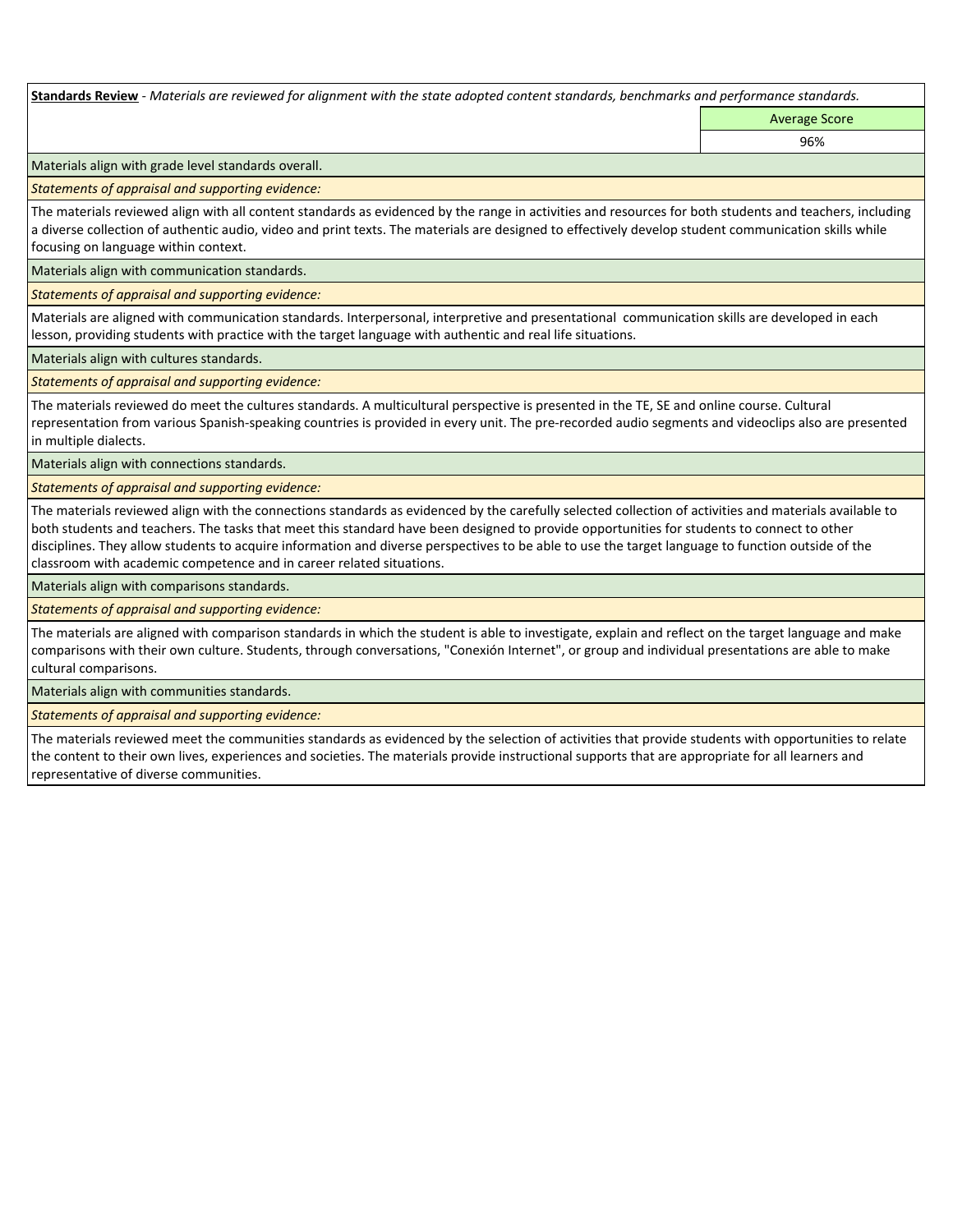**WL Content Review** *- Materials are reviewed for relevant criteria pertaining to the support for teachers and students in the specific content area reviewed.*

Average Score

99%

Materials provide a selection and range of high-quality texts worthy of students' time and attention, exhibiting exceptional craft and thought and/or providing useful information.

*Statements of appraisal and supporting evidence:* 

All the materials reviewed (TE, SE, online course) were all very thoughtfully created and organized, adhering to the high standards required in New Mexico. The reviewed materials include a diverse selection of print, audio and video texts that are rich and engaging. The TE, SE and online course are all equipped with a full collection of easily accessible resources that have been carefully chosen to represent the content in alignment with the standards.

Questions in the materials are high-quality text-dependent and text-specific questions. The overwhelming majority of these questions are text-specific and draw student attention to the particulars in the text.

*Statements of appraisal and supporting evidence:* 

The SE and online course materials contain text-specific questions and activities, and require students to interact with different genres of texts. Students learn to use various strategies to become strong readers of Spanish, with supports offered within the printed materials and the online course. Students are provided various opportunities to demonstrate understanding and make connections to their own lives and experiences.

Materials provide scaffolding and supports to enable students' learning of World Languages.

*Statements of appraisal and supporting evidence:* 

The materials reviewed met all criteria in regards to scaffolding and supports as evidenced by the well-organized, clearly outlined plan of study, and a scope and sequence that illustrates how this set of level 2 materials fits in with the entire sequence of materials offered by this publisher. The TE provides learning and language objectives that are clearly stated at the beginning of each unit, and provided with assessments and tools to measure student learning.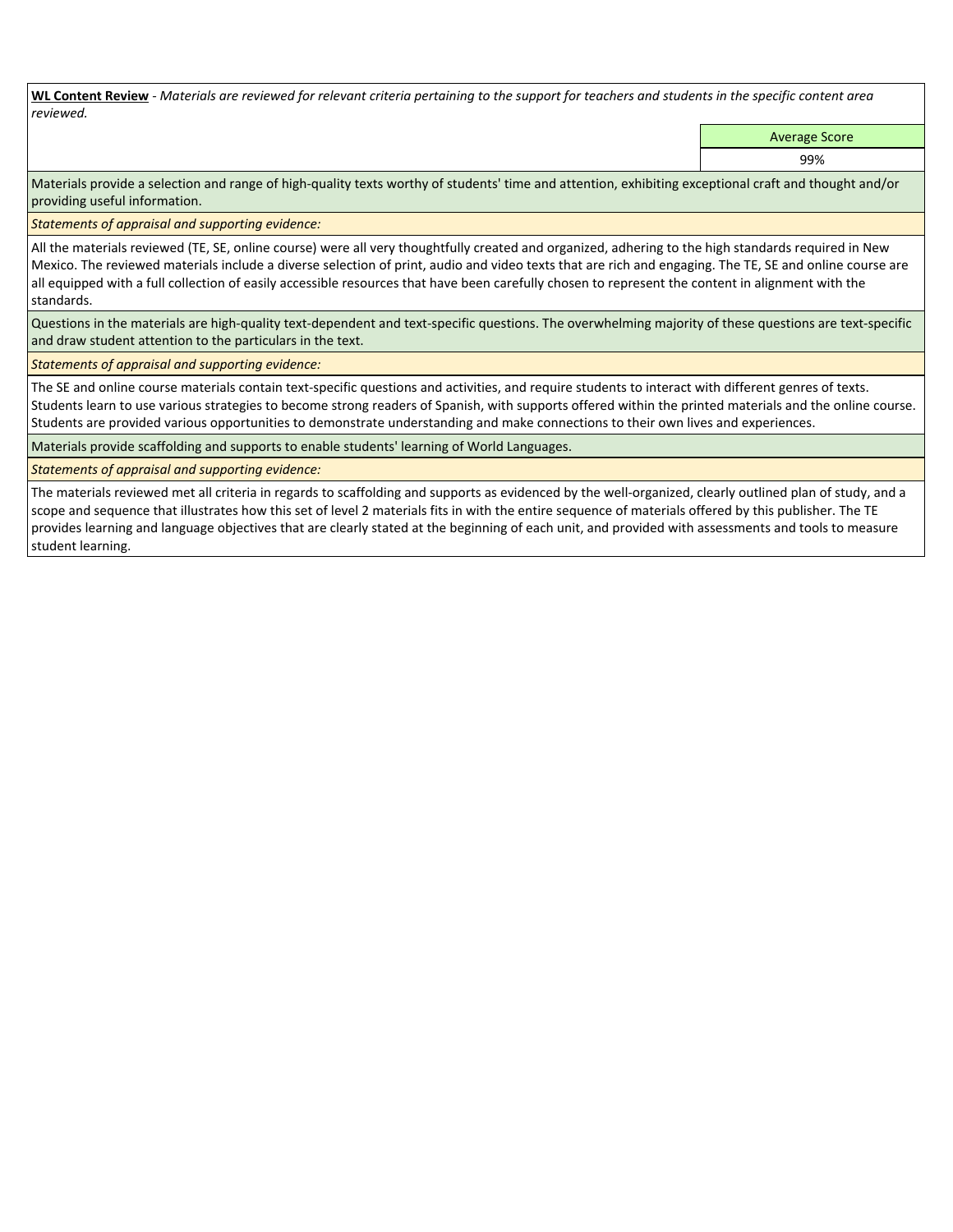**All Content Review** *- Materials are reviewed for relevant criteria pertaining to the support for teachers and students in the material regarding the progression of the standards, lesson structure, pacing, assessment, individual learners and cultural relevance.*

> Average Score 99%

Materials are coherent and consistent with the high school standards that all students should study in order to be college and career ready.

*Statements of appraisal and supporting evidence:*

The materials reviewed meet the criteria as evidenced by the inclusion of a detailed scope and sequence that clearly presents the sequence of the entire series levels 1-5. Each unit within Senderos 2 is well-organized and follows a clear order to meet the language and learning objectives stated on the cover page of each unit. The materials follow a natural progression toward building proficiency that will carry students through the various levels offered in secondary schools and will suitingly prepare them for any post-secondary language courses.

Materials are well designed and take into account effective lesson structure and pacing.

*Statements of appraisal and supporting evidence:*

Materials are well designed, and lessons are well organized. Within each lesson there are clear measurable learning objectives, and opportunities for all students to learn. Strategies are also included to differentiate instruction such as TPR activities, pair and small group activities, class projects, etc.

Materials support teacher planning, learning, and understanding of the standards.

*Statements of appraisal and supporting evidence:*

Senderos Level 2 includes a Teacher's' Edition and online resources. Each lesson has clearly defined ACTFL goals, teaching tips for in-class and for online work. Pre-and post-reading activities accompany every text. Essential questions, formative assessments, audio and video scripts available online allow for effective planning, delivery and assessment. The TE and online course offers rubrics for all four skills, an image bank that is useful in teaching English language learners and special education students. Students and teachers can record themselves within the online course, which facilitates speaking the target language. Rubrics are provided for all four skills.

Materials offer teachers resources and tools to collect ongoing data about student progress on the standards.

*Statements of appraisal and supporting evidence:*

The materials reviewed include a variety of teacher resources and tools in both print and digital format. Resources and tools are also available for students on the online platform.

Materials support effective use of technology to enhance student learning. Digital materials are accessible and available in multiple platforms.

*Statements of appraisal and supporting evidence:*

Materials support effective use of technology regardless of school's resources: Sendero's Prime or Supersite are two options of levels of technology. Both of these programs provide students and teachers with the necessary tools to interact, engage and stay motivated to learn the Spanish language. Teachers are able to create and incorporate their own, videos, activities, assignments, and assessments.

Materials can be easily customized for individual learners.

*Statements of appraisal and supporting evidence:* 

Senderos Level 2 includes a Teacher's Edition and online resources. Each lesson has clearly defined ACTFL goals, teaching tips for in-class and for online work. Pre-and post-reading activities accompany every text. Essential questions, formative assessments, audio and videoscripts available online allow for effective planning, delivery and assessment. The TE and online course offers rubrics for all four skills, an image bank that is useful in teaching English language learners and special education students. Students and teachers can record themselves within the online course, which facilitates speaking the target language. Rubrics are provided for all four skills.

Materials give all students extensive opportunities and support to explore key concepts.

*Statements of appraisal and supporting evidence:*

The materials reviewed meet the expectations as evidenced by the diverse collection of learning tools, strategies, activities, resources and texts (print, audio, video, images, illustrations, etc.). Activities are carefully designed to focus on the learning and language goals outlined in each unit, while maintaining meaningfulness in a realistic context.

Materials take into account cultural perspectives.

*Statements of appraisal and supporting evidence:*

Materials positively reflect the diversity in culture, languages, traditions, beliefs, values, and customs represented within the community through Flash cultura videos, newscast, en pantalla clips, history, fine arts, literature, etc. are presented throughout the lessons with short features about each country's culture.

Materials include a culturally responsive lens.

*Statements of appraisal and supporting evidence:*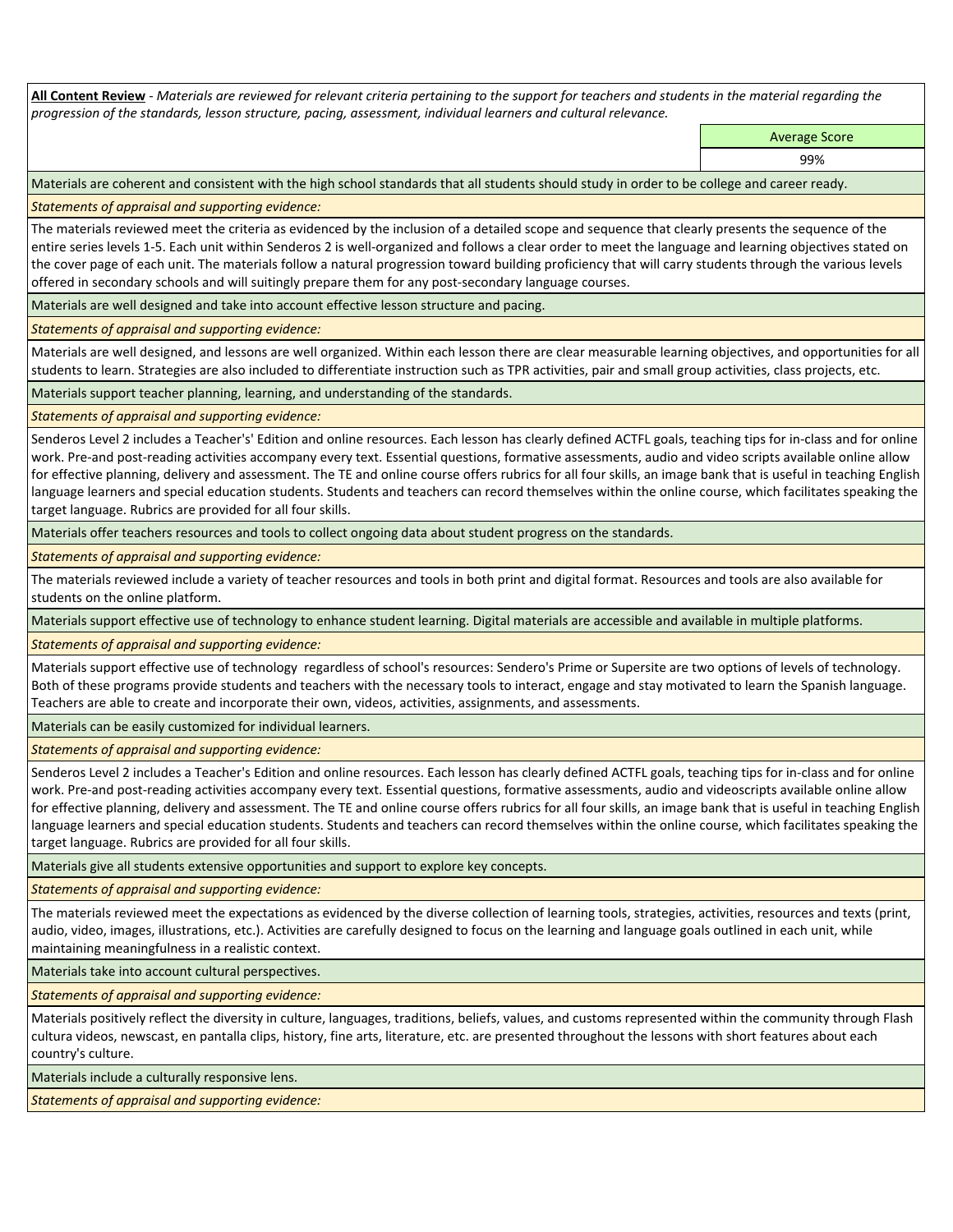The materials reviewed meet the criteria. Each lesson contains images of inclusion. Videos are filmed in various Spanish-speaking countries with native speakers from that country so that visually and linguistically students are able to capture the multicultural nature of the Spanish-speaking realities. Prerecorded activities, like dictations and vocabulary-building exercises offer multidialectal experiences.